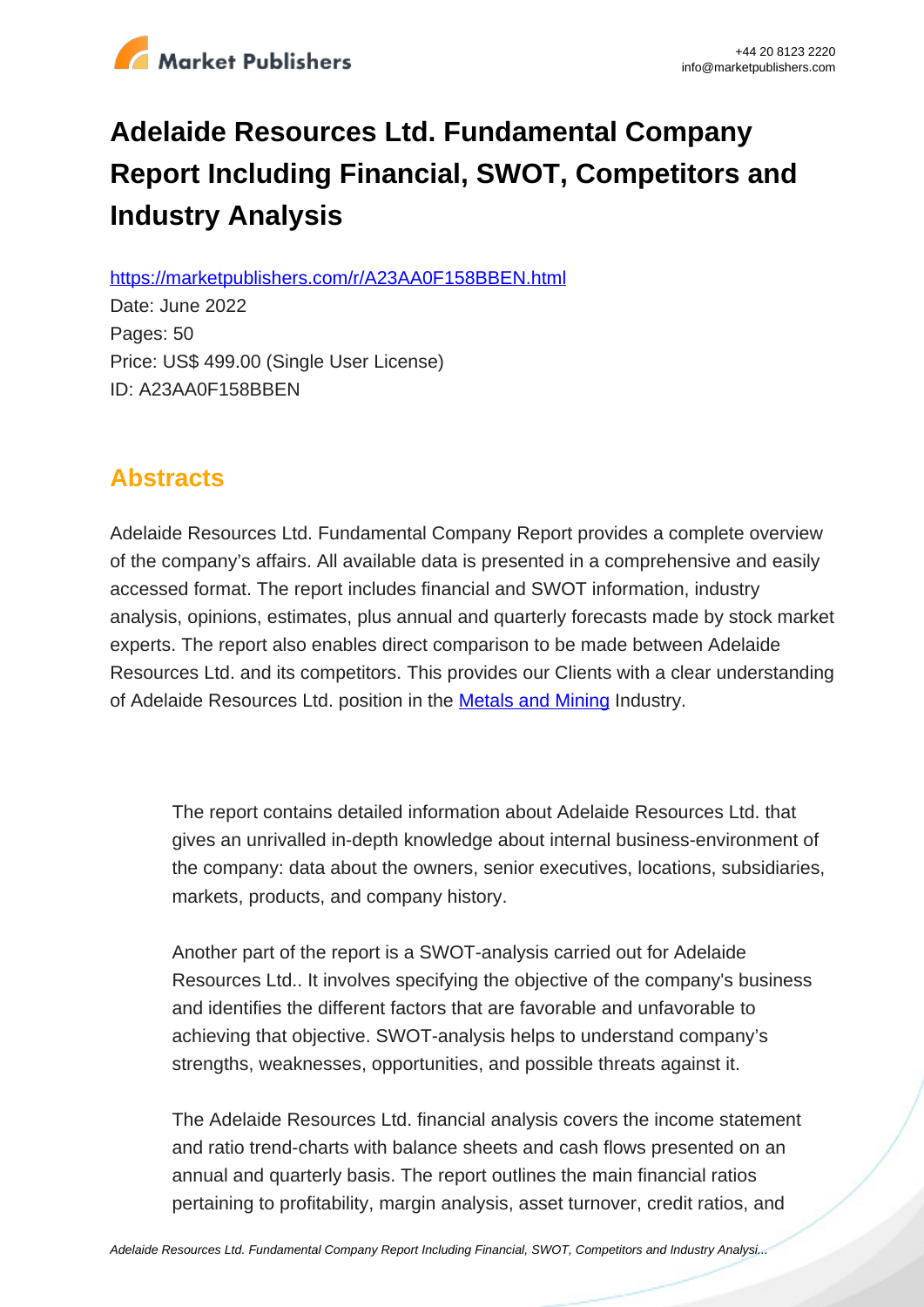

company's long-term solvency. This sort of company's information will assist and strengthen your company's decision-making processes.

In the part that describes Adelaide Resources Ltd. competitors and the industry in whole, the information about company's financial ratios is compared to those of its competitors and to the industry. The unique analysis of the market and company's competitors along with detailed information about the internal and external factors affecting the relevant industry will help to manage your business environment. Your company's business and sales activities will be boosted by gaining an insight into your competitors' businesses.

Also the report provides relevant news, an analysis of PR-activity, and stock price movements. The latter are correlated with pertinent news and press releases, and annual and quarterly forecasts are given by a variety of experts and market research firms. Such information creates your awareness about principal trends of Adelaide Resources Ltd. business.

#### **About Adelaide Resources Ltd.**

Adelaide Resources Limited engages in the exploration and development of mineral properties in Australia. It primarily focuses on gold, copper, and uranium deposits. The company holds interests in 25 exploration licenses covering approximately 8,000 square kilometers in South Australia, the Northern Territory, and Queensland. Its projects include the Rover, Eyre Peninsula, Eyre Peninsula Basement, Yalanda Hill JV, Corrobinnie Palaeochannel JV, Cleve, Anabama, Moonta, and Glenroy. The company is based in Unley, Australia.

The above Company Fundamental Report is a half-ready report and contents are subject to change.

It means that we have all necessary data in our database to prepare the report but need **2-3 days** to complete it. During this time we are also updating the report with respect to the current moment. So, you can get all the most recent data available for the same price. Please note that preparation of additional types of analyses requires extra time.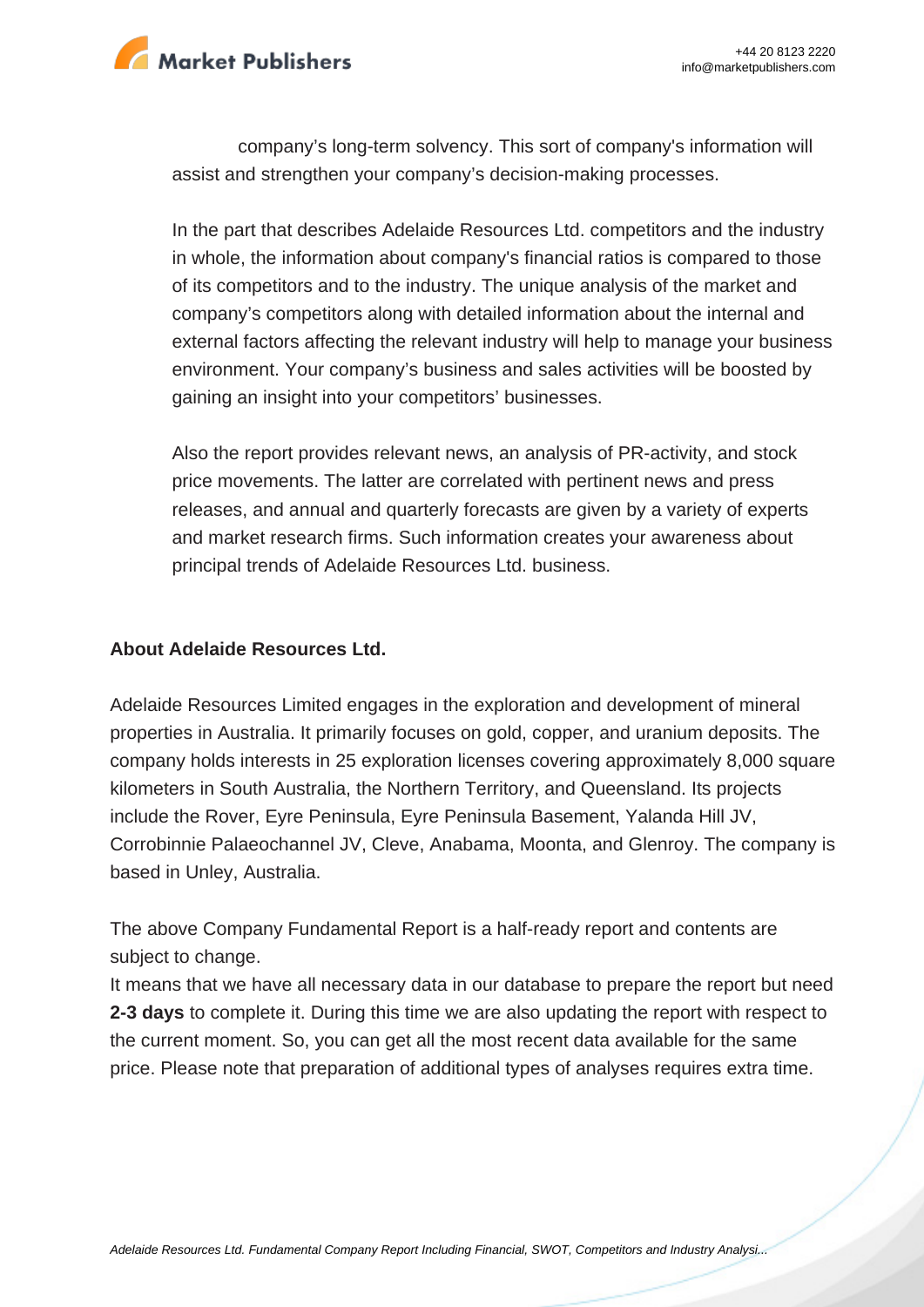

## **Contents**

### RESEARCH METHODOLOGY

DISCLAIMER

## **1. ADELAIDE RESOURCES LTD. COMPANY PROFILE**

- 1.1. Key facts
- 1.2. Financial Performance
- 1.3. Key Executives
- 1.4. Ownership and Major Holders
- 1.5. Company History

### **2. ADELAIDE RESOURCES LTD. BUSINESS OVERVIEW**

- 2.1. Business Description
- 2.2. Major Products and Services
- 2.3. Markets and Sales Activities
- 2.4. Locations, Subsidiaries, Operating Units

### **3. ADELAIDE RESOURCES LTD. SWOT ANALYSIS**

- 3.1. Overview
- 3.2. Strengths
- 3.3. Weaknesses
- 3.4. Opportunities
- 3.5. Threats

#### **4. ADELAIDE RESOURCES LTD. FINANCIAL ANALYSIS**

- 4.1. Financial Statements
- 4.1.1. Income Statement
- 4.1.2. Balance Sheet
- 4.1.3. Cash Flow
- 4.2. Financial Ratios
- 4.2.1. Profitability
- 4.2.2. Margin Analysis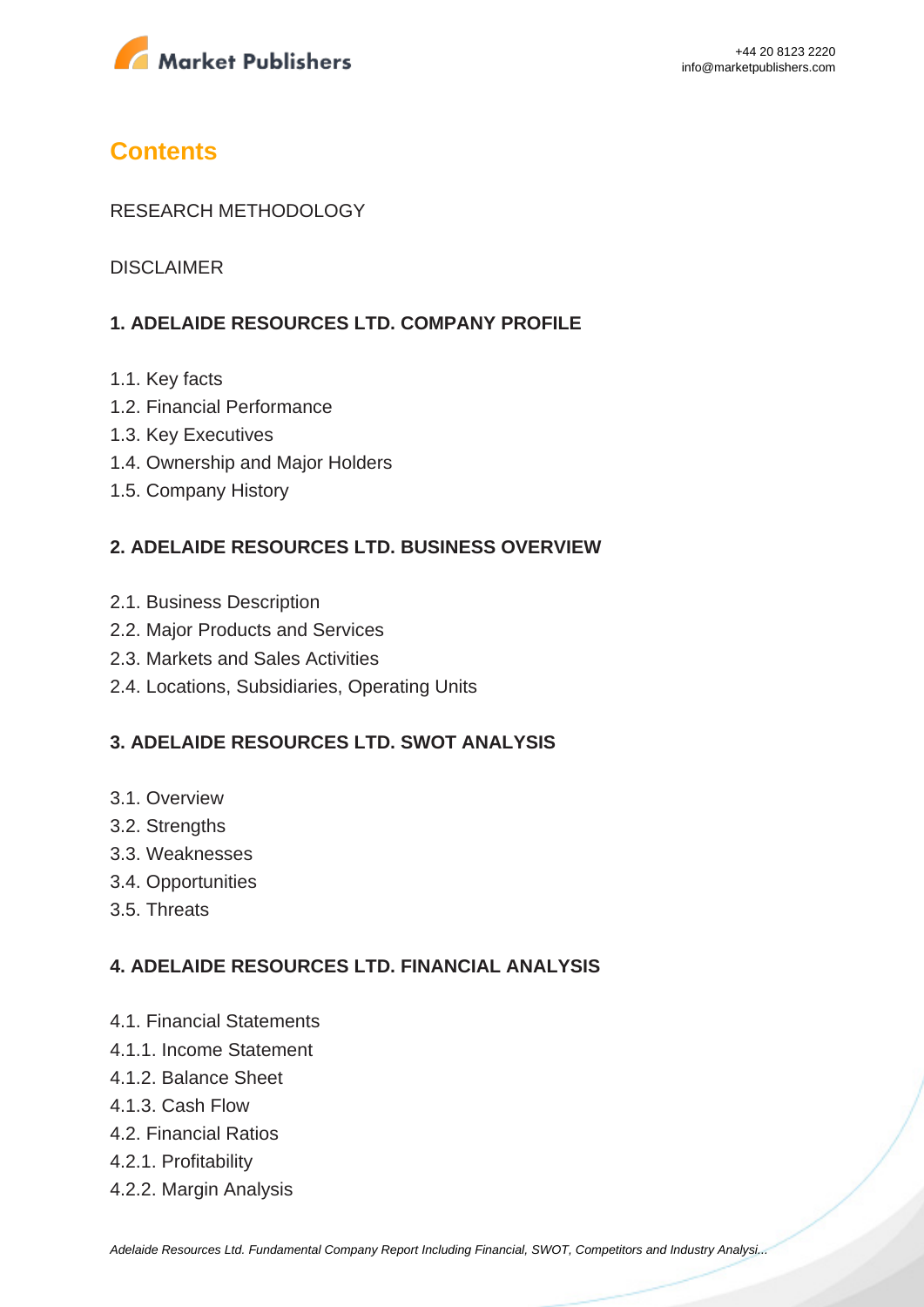

- 4.2.3. Asset Turnover
- 4.2.4. Credit Ratios
- 4.2.5. Long-Term Solvency
- 4.2.6. Growth Over Prior Year
- 4.2.7. Financial Ratios Charts
- 4.3. Stock Market Snapshot

## **5. ADELAIDE RESOURCES LTD. COMPETITORS AND INDUSTRY ANALYSIS**

- 5.1. Adelaide Resources Ltd. Direct Competitors
- 5.2. Comparison of Adelaide Resources Ltd. and Direct Competitors Financial Ratios
- 5.3. Comparison of Adelaide Resources Ltd. and Direct Competitors Stock Charts
- 5.4. Adelaide Resources Ltd. Industry Analysis
- 5.4.1. Metals and Mining Industry Snapshot
- 5.4.2. Adelaide Resources Ltd. Industry Position Analysis

## **6. ADELAIDE RESOURCES LTD. NEWS & EVENTS**

- 6.1. News & PR Activity Analysis
- 6.2. IR Corporate News
- 6.3. Marketing News
- 6.4. Corporate Events

## **7. ADELAIDE RESOURCES LTD. EXPERTS REVIEW**<sup>1</sup>

- 7.1. Experts Consensus
- 7.2. Experts Revisions

## **8. ADELAIDE RESOURCES LTD. ENHANCED SWOT ANALYSIS**<sup>2</sup>

## **9. AUSTRALIA PESTEL ANALYSIS**<sup>2</sup>

- 9.1. Political Factors
- 9.2. Economic Factors
- 9.3. Social Factors
- 9.4. Technological Factors
- 9.5. Environmental Factors
- 9.6. Legal Factors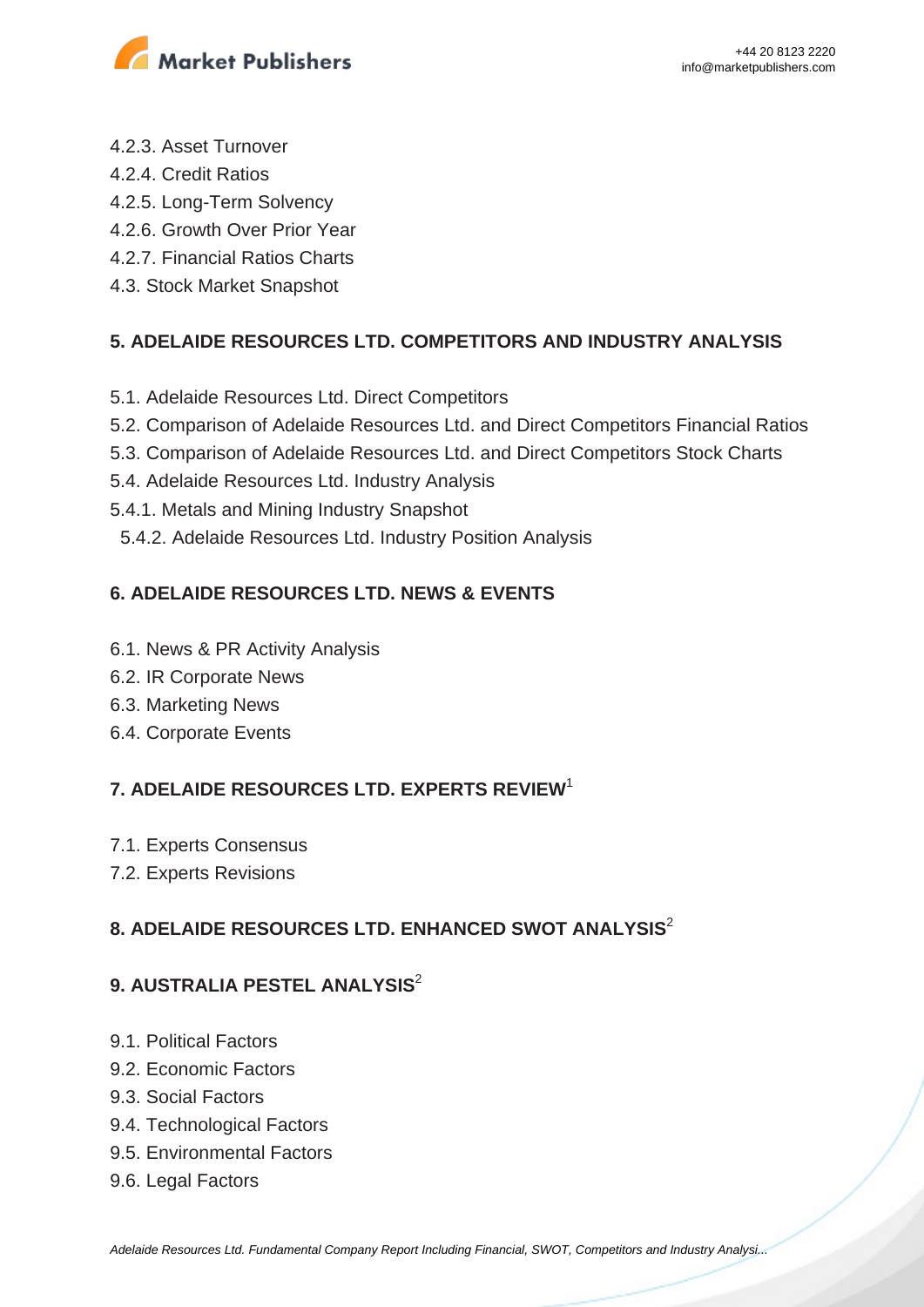

## **10. ADELAIDE RESOURCES LTD. IFE, EFE, IE MATRICES**<sup>2</sup>

- 10.1. Internal Factor Evaluation Matrix
- 10.2. External Factor Evaluation Matrix
- 10.3. Internal External Matrix

## **11. ADELAIDE RESOURCES LTD. PORTER FIVE FORCES ANALYSIS**<sup>2</sup>

## **12. ADELAIDE RESOURCES LTD. VRIO ANALYSIS**<sup>2</sup>

#### **APPENDIX: RATIO DEFINITIONS**

#### **LIST OF FIGURES**

Adelaide Resources Ltd. Annual Revenues in Comparison with Cost of Goods Sold and Gross Profit

Profit Margin Chart Operating Margin Chart Return on Equity (ROE) Chart Return on Assets (ROA) Chart Debt to Equity Chart Current Ratio Chart Adelaide Resources Ltd. 1-year Stock Charts Adelaide Resources Ltd. 5-year Stock Charts Adelaide Resources Ltd. vs. Main Indexes 1-year Stock Chart Adelaide Resources Ltd. vs. Direct Competitors 1-year Stock Charts Adelaide Resources Ltd. Article Density Chart

1 – Data availability depends on company's security policy.

2 – These sections are available only when you purchase a report with appropriate additional types of analyses.

The complete financial data is available for publicly traded companies.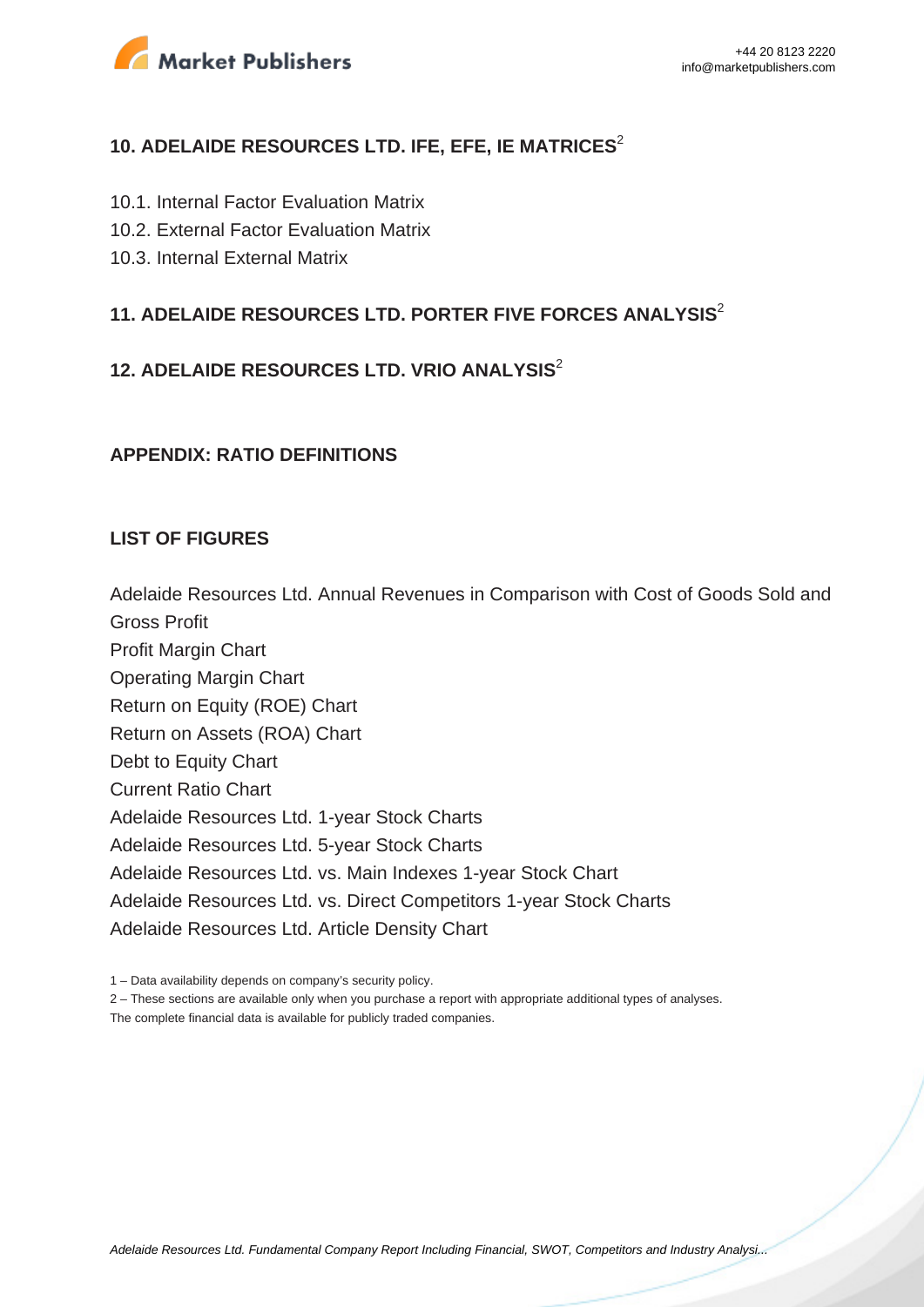

## **List Of Tables**

### **LIST OF TABLES**

Adelaide Resources Ltd. Key Facts **Profitability** Management Effectiveness Income Statement Key Figures Balance Sheet Key Figures Cash Flow Statement Key Figures Financial Performance Abbreviation Guide Adelaide Resources Ltd. Key Executives Adelaide Resources Ltd. Major Shareholders Adelaide Resources Ltd. History Adelaide Resources Ltd. Products Revenues by Segment Revenues by Region Adelaide Resources Ltd. Offices and Representations Adelaide Resources Ltd. SWOT Analysis Yearly Income Statement Including Trends Income Statement Latest 4 Quarters Including Trends Yearly Balance Sheet Including Trends Balance Sheet Latest 4 Quarters Including Trends Yearly Cash Flow Including Trends Cash Flow Latest 4 Quarters Including Trends Adelaide Resources Ltd. Profitability Ratios Margin Analysis Ratios Asset Turnover Ratios Credit Ratios Long-Term Solvency Ratios Financial Ratios Growth Over Prior Year Adelaide Resources Ltd. Capital Market Snapshot Adelaide Resources Ltd. Direct Competitors Key Facts Direct Competitors Profitability Ratios Direct Competitors Margin Analysis Ratios Direct Competitors Asset Turnover Ratios Direct Competitors Credit Ratios Direct Competitors Long-Term Solvency Ratios Metals and Mining Industry Statistics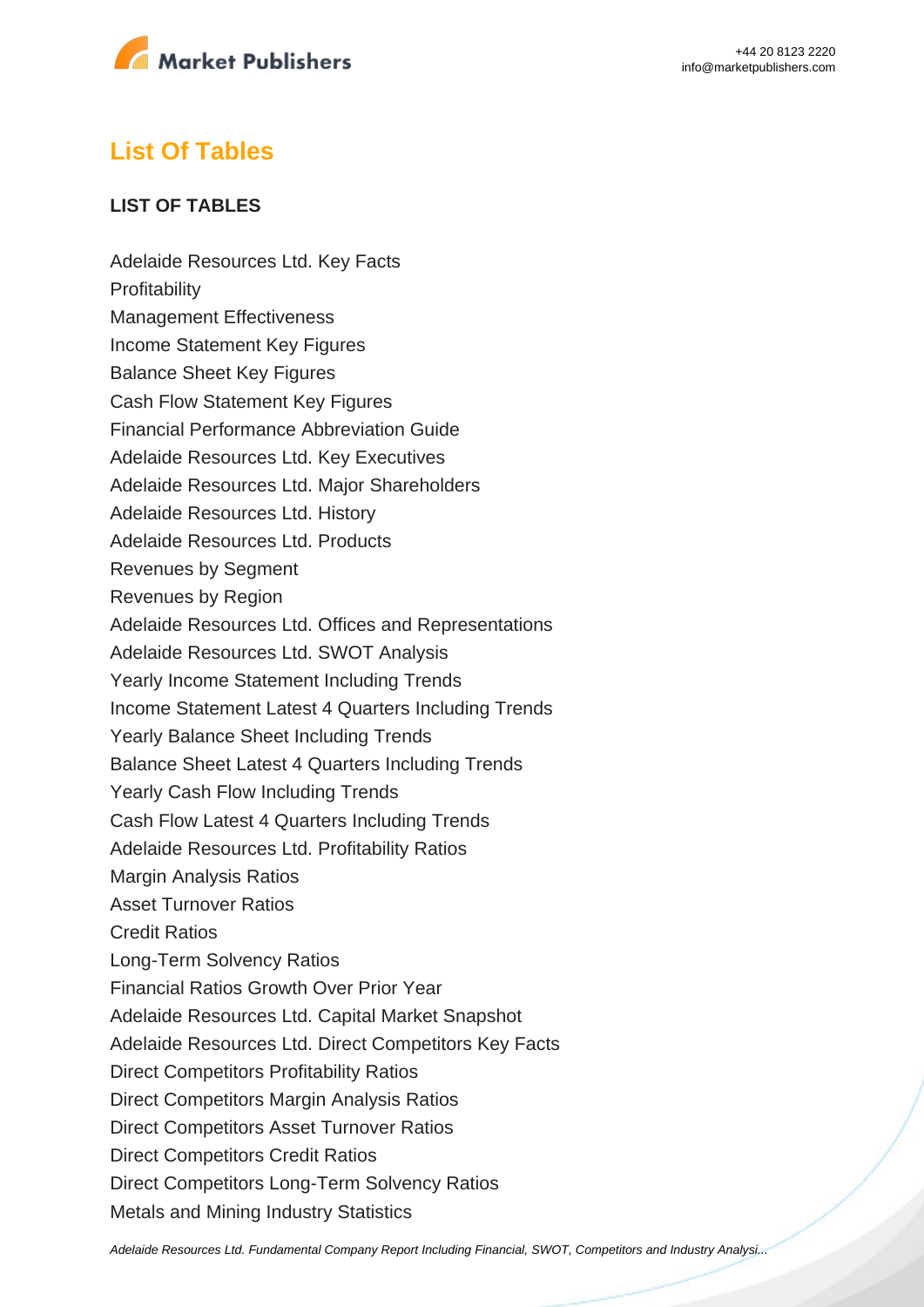

Adelaide Resources Ltd. Industry Position Company vs. Industry Income Statement Analysis Company vs. Industry Balance Sheet Analysis Company vs. Industry Cash Flow Analysis Company vs. Industry Ratios Comparison Adelaide Resources Ltd. Consensus Recommendations<sup>1</sup> Analyst Recommendation Summary<sup>1</sup> Price Target Summary<sup>1</sup> Experts Recommendation Trends<sup>1</sup> Revenue Estimates Analysis<sup>1</sup> Earnings Estimates Analysis $<sup>1</sup>$ </sup> Historical Surprises<sup>1</sup> Revenue Estimates Trend<sup>1</sup> Earnings Estimates Trend<sup>1</sup> Revenue Revisions<sup>1</sup>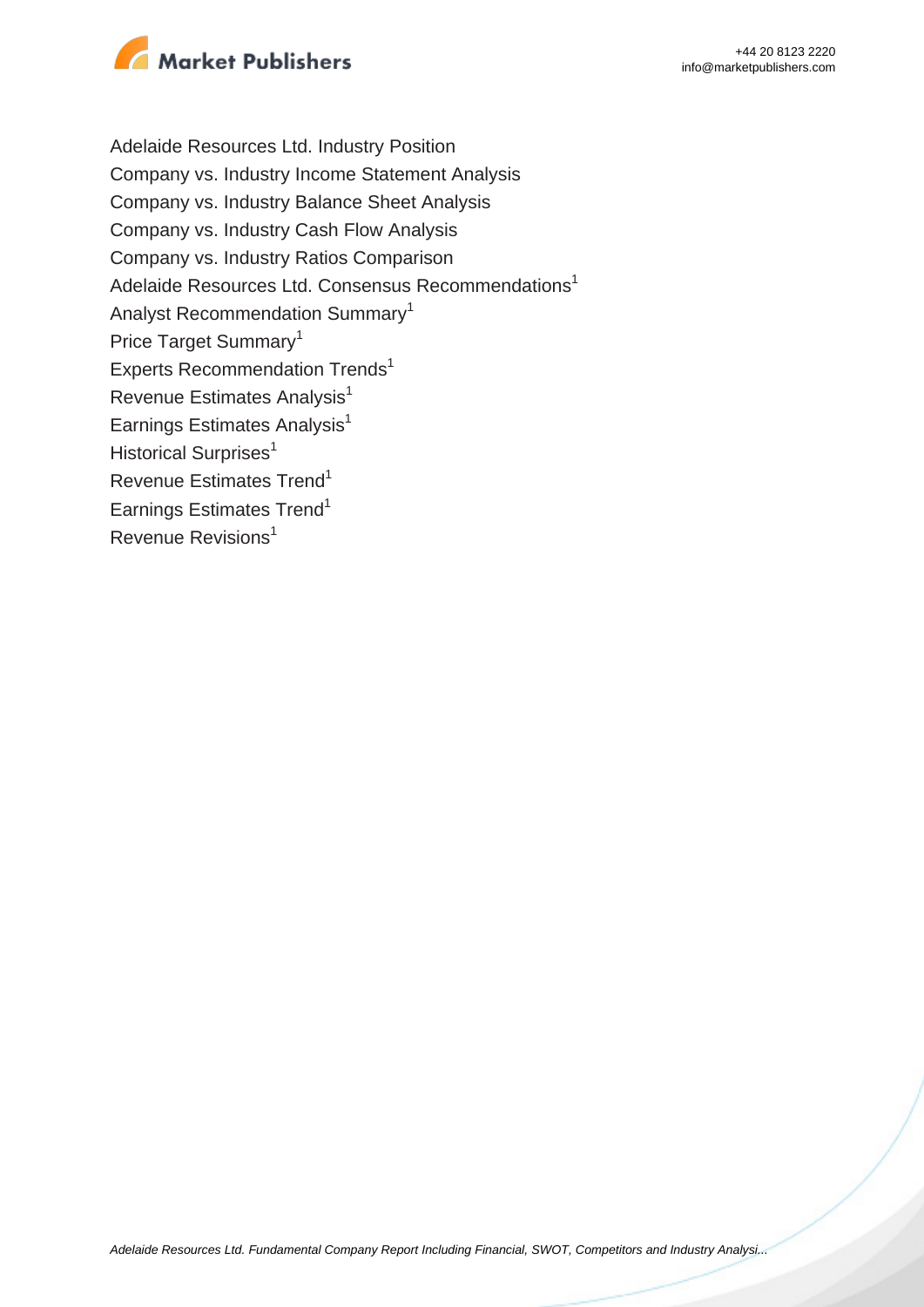

## **ANALYSIS FEATURES**

### **SWOT Analysis**

SWOT, which stands for Strengths, Weaknesses, Opportunities and Threats, is an analytical framework that identifies the internal and external factors that are favorable and unfavorable for a company.

#### **Enhanced SWOT Analysis**

Enhanced SWOT is a 3×3 grid that arranges strengths, weaknesses, opportunities and threats into one scheme:

How to use the strengths to take advantage of the opportunities?

How to use the strengths to reduce likelihood and impact of the threats?

How to overcome the weaknesses that obstruct taking advantage of the opportunities?

How to overcome the weaknesses that can make the threats a reality?

Upon answering these questions a company can develop a project plan to improve its business performance.

#### **PESTEL Analysis**

PESTEL (also termed as PESTLE) is an ideal tool to strategically analyze what influence different outside factors – political, economic, sociocultural, technological, environmental and legal – exert on a business to later chart its long term targets.

Being part of the external analysis when carrying out a strategic assessment or performing a market study, PESTEL gives an overview of diverse macro-environmental factors that any company should thoughtfully consider. By perceiving these outside environments, businesses can maximally benefit from the opportunities while minimizing the threats to the organization.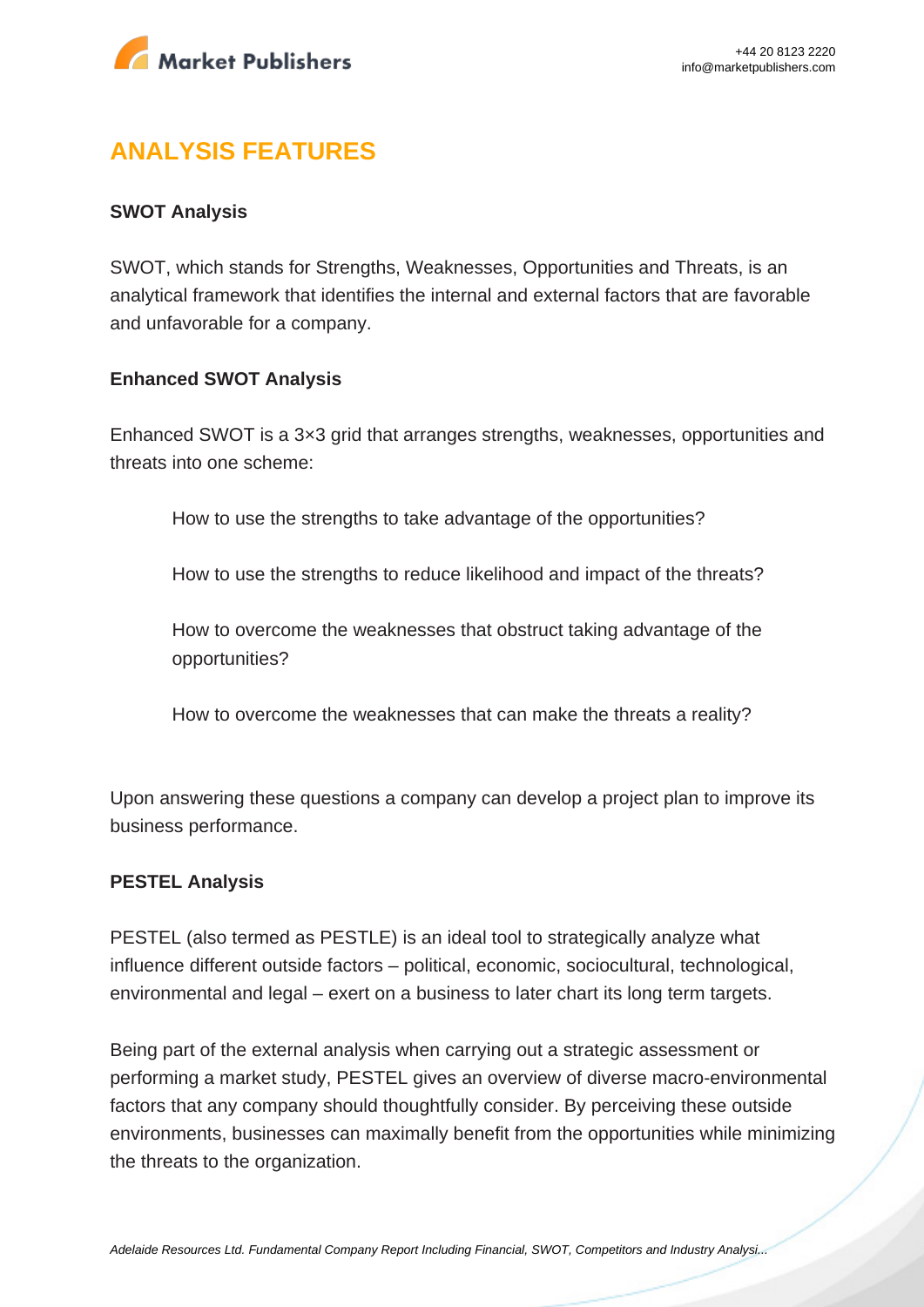

Key Factors Examined by PESTEL Analysis:

Political – What opportunities and pressures are brought by political bodies and what is the degree of public regulations' impact on the business?

Economic – What economic policies, trends and structures are expected to affect the organization, what is this influence's degree?

Sociological – What cultural and societal aspects will work upon the demand for the business's products and operations?

Technological – What impact do the technological aspects, innovations, incentives and barriers have on the organization?

Environmental – What environmental and ecological facets, both locally and farther afield, are likely to predetermine the business?

Legal – What laws and legislation will exert influence on the style the business is carried out?

## **IFE, EFE, IE Matrices**

The Internal Factor Evaluation matrix (IFE matrix) is a strategic management tool helping audit or evaluate major weaknesses and strengths in a business's functional areas. In addition, IFE matrix serves as a basis for identifying and assessing relationships amongst those areas. The IFE matrix is utilised in strategy formulation.

The External Factor Evaluation matrix (EFE matrix) is a tool of strategic management that is typically utilised to assess current market conditions. It is an ideal instrument for visualising and prioritising the threats and opportunities a firm is facing.

The essential difference between the above mentioned matrices lies in the type of factors incorporated in the model; whilst the latter is engaged in internal factors, the former deals exceptionally with external factors – those exposed to social, political, economic, legal, etc. external forces.

Being a continuation of the EFE matrix and IFE matrix models, the Internal External matrix (IE matrix) rests upon an investigation of external and internal business factors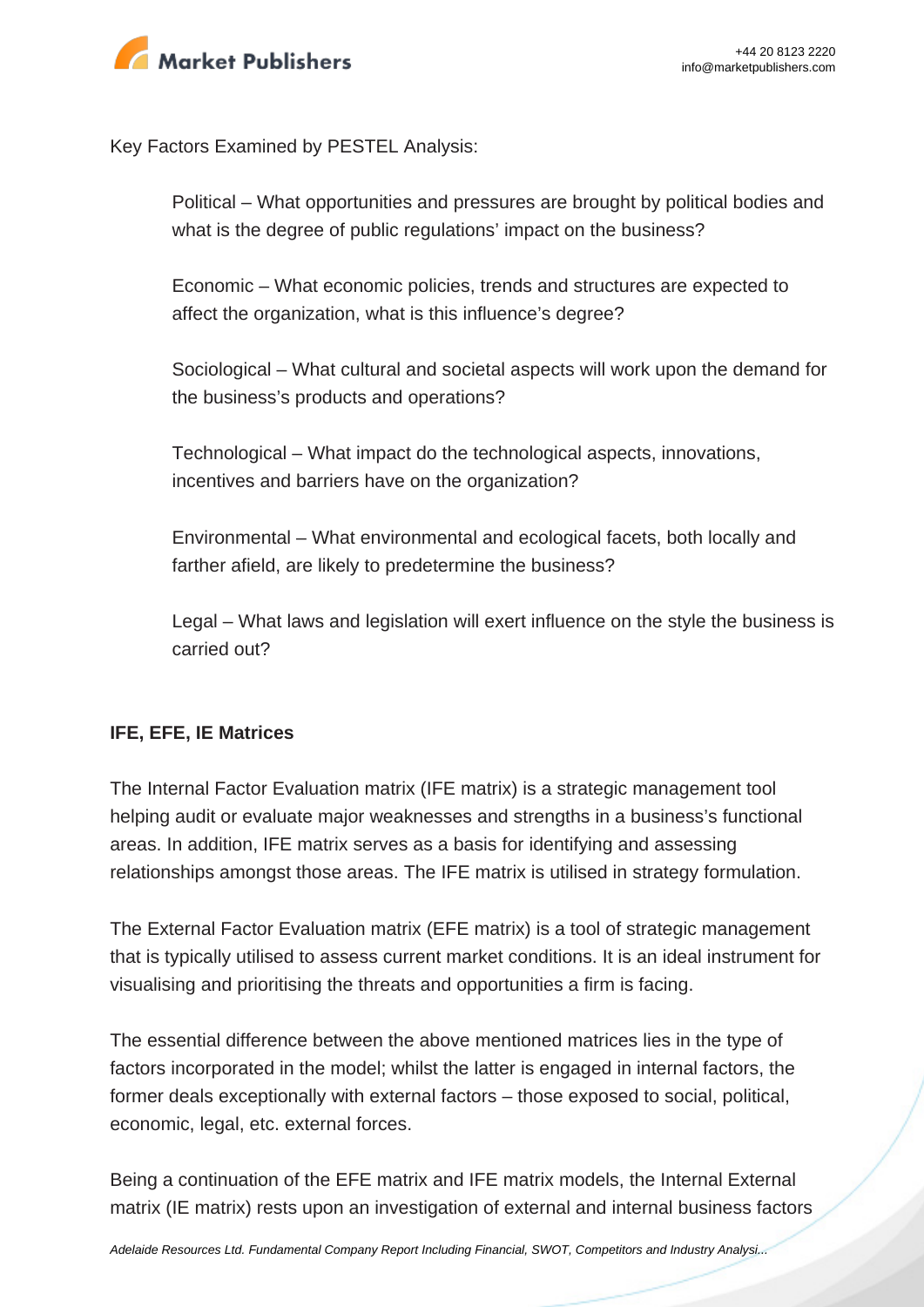

integrated into one suggestive model.

#### **Porter Five Forces Analysis**

The Porter's five forces analysis studies the industry of operation and helps the company find new sources of competitive advantage. The analysis surveys an industry through five major questions:

What composes a threat of substitute products and services?

Is there a threat of new competitors entering the market?

What is the intensity of competitive rivalry?

How big is the bargaining power of buyers?

How significant is the bargaining power of suppliers?

#### **VRIO Analysis**

VRIO stands for Value, Rarity, Imitability, Organization. This analysis helps to evaluate all company's resources and capabilities and bring them together into one aggregate table that includes:

Tangible resources Financial

Physical

**Technological** 

**Organizational** 

Intangible resources Human

Innovation and Creativity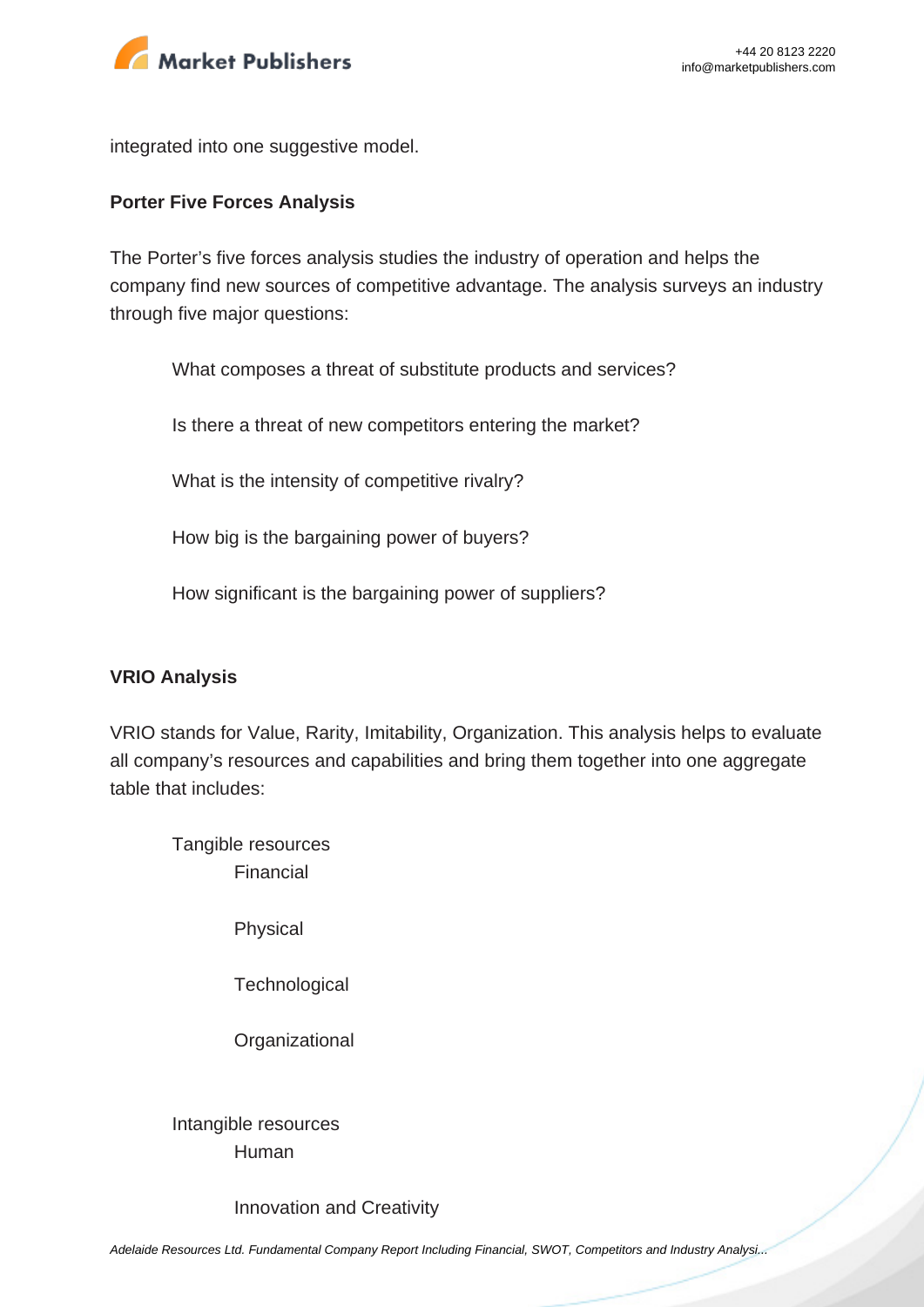

Reputation

Organizational capabilities

The result of the analysis gives a clear picture of company's competitive and economic implications, answering the questions if the resources mentioned above are:

Valuable?

Rare?

Costly to imitate?

Organized properly?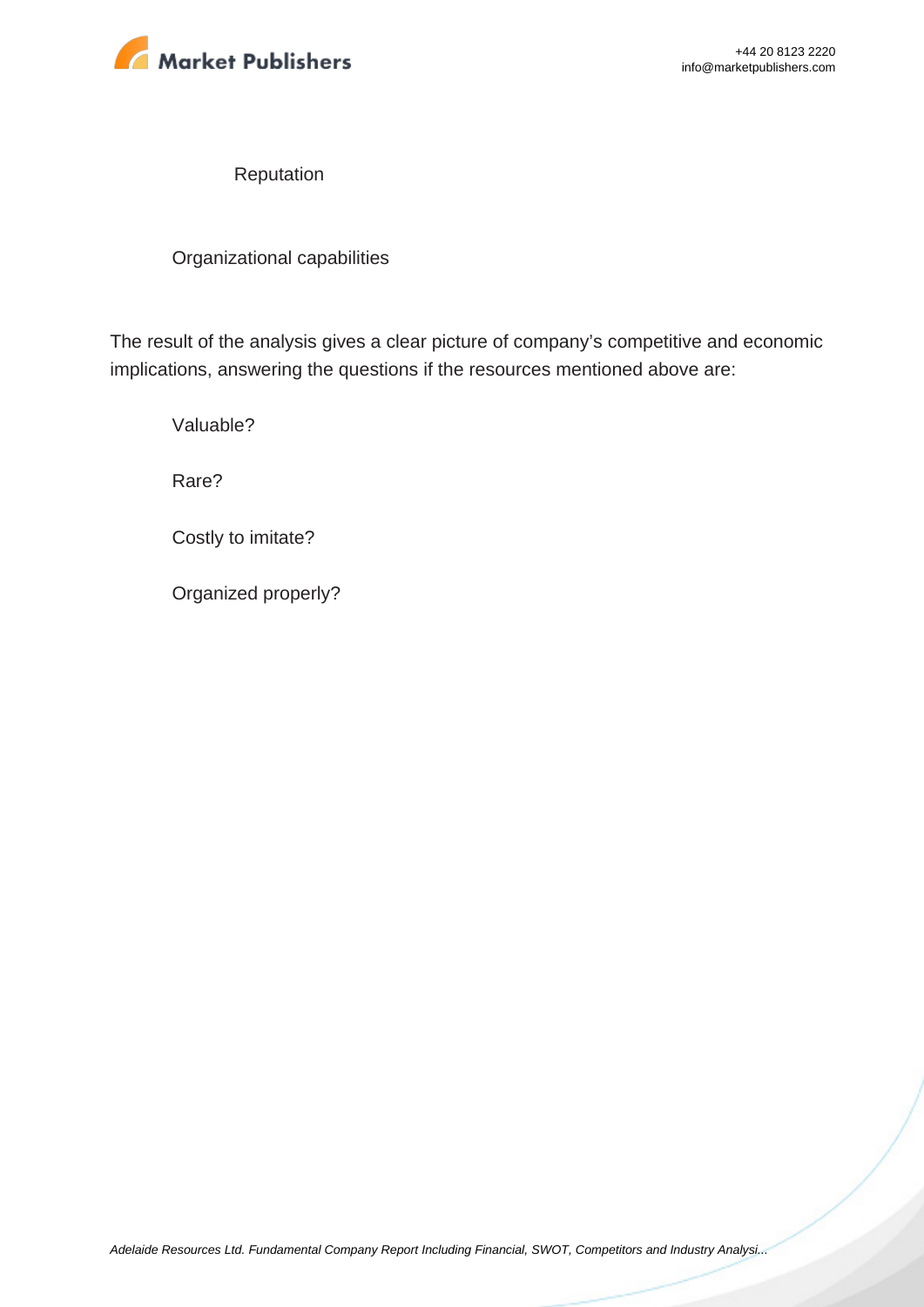

## I would like to order

Product name: Adelaide Resources Ltd. Fundamental Company Report Including Financial, SWOT, Competitors and Industry Analysis Product link: [https://marketpublishers.com/r/A23AA0F158BBEN.html](https://marketpublishers.com/report/industry/metallurgy/adelaide_resources_ltd_swot_analysis_bac.html) Price: US\$ 499.00 (Single User License / Electronic Delivery) If you want to order Corporate License or Hard Copy, please, contact our Customer Service:

[info@marketpublishers.com](mailto:info@marketpublishers.com)

## Payment

To pay by Credit Card (Visa, MasterCard, American Express, PayPal), please, click button on product page [https://marketpublishers.com/r/A23AA0F158BBEN.html](https://marketpublishers.com/report/industry/metallurgy/adelaide_resources_ltd_swot_analysis_bac.html)

To pay by Wire Transfer, please, fill in your contact details in the form below:

First name: Last name: Email: Company: Address: City: Zip code: Country: Tel: Fax: Your message:

\*\*All fields are required

Custumer signature

Please, note that by ordering from marketpublishers.com you are agreeing to our Terms & Conditions at<https://marketpublishers.com/docs/terms.html>

To place an order via fax simply print this form, fill in the information below and fax the completed form to +44 20 7900 3970